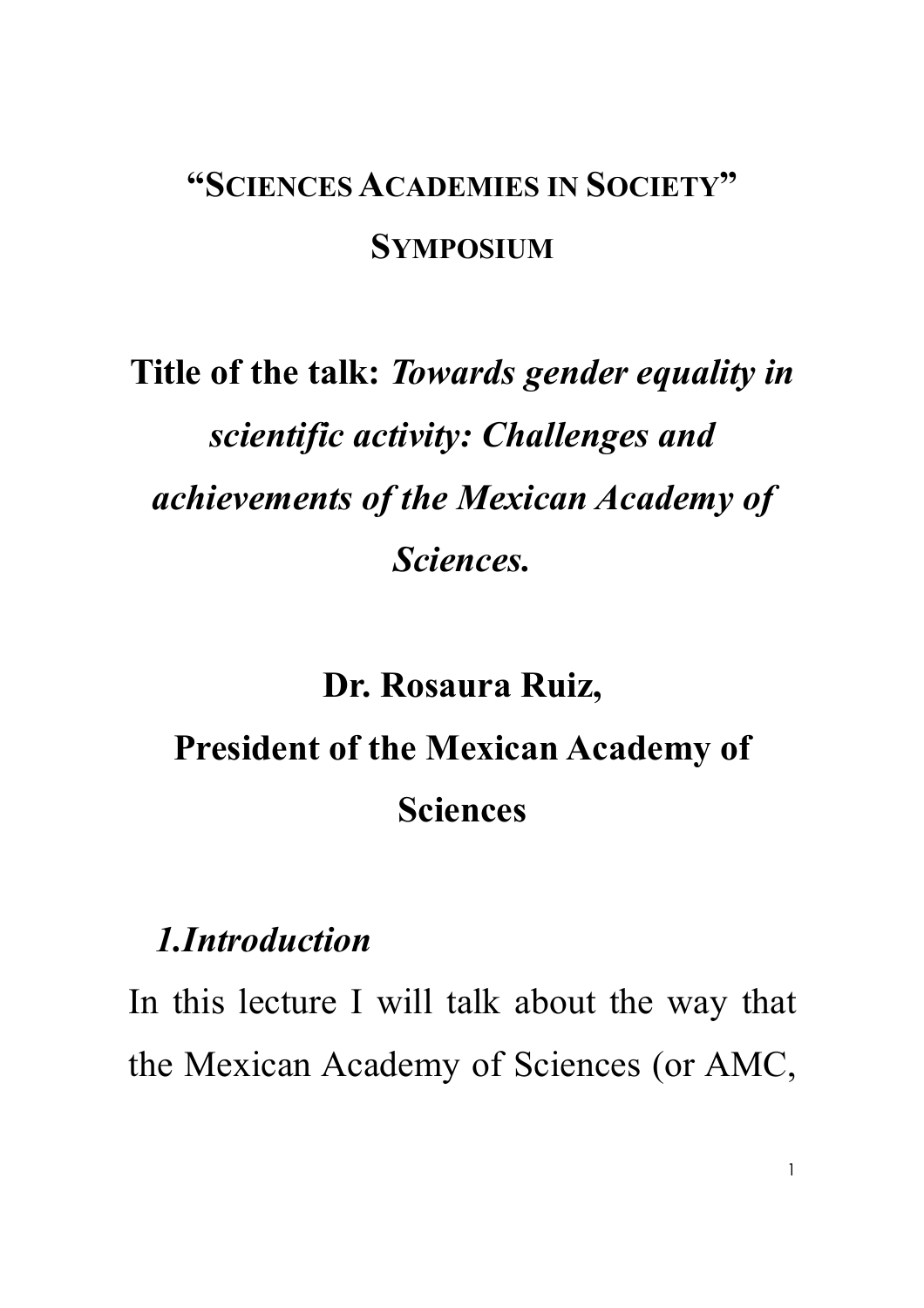for short) has, fifty years after its founding, fostered efforts to contribute to gender equality and parity in Mexico's scientific activity, as a condition for both the advancement of the various fields of inquiry and for that of our society in the 21st century. The AMC, presided over by a woman for the first time in the half century of its existence, has carried out actions to foster in particular projects undertaken by women researchers in fields that have been traditionally maledominated; develop mechanisms that ensure numerical equality in the presence of women in hierarchical positions at science and technology institutions, academic events, evaluation organizations and peer review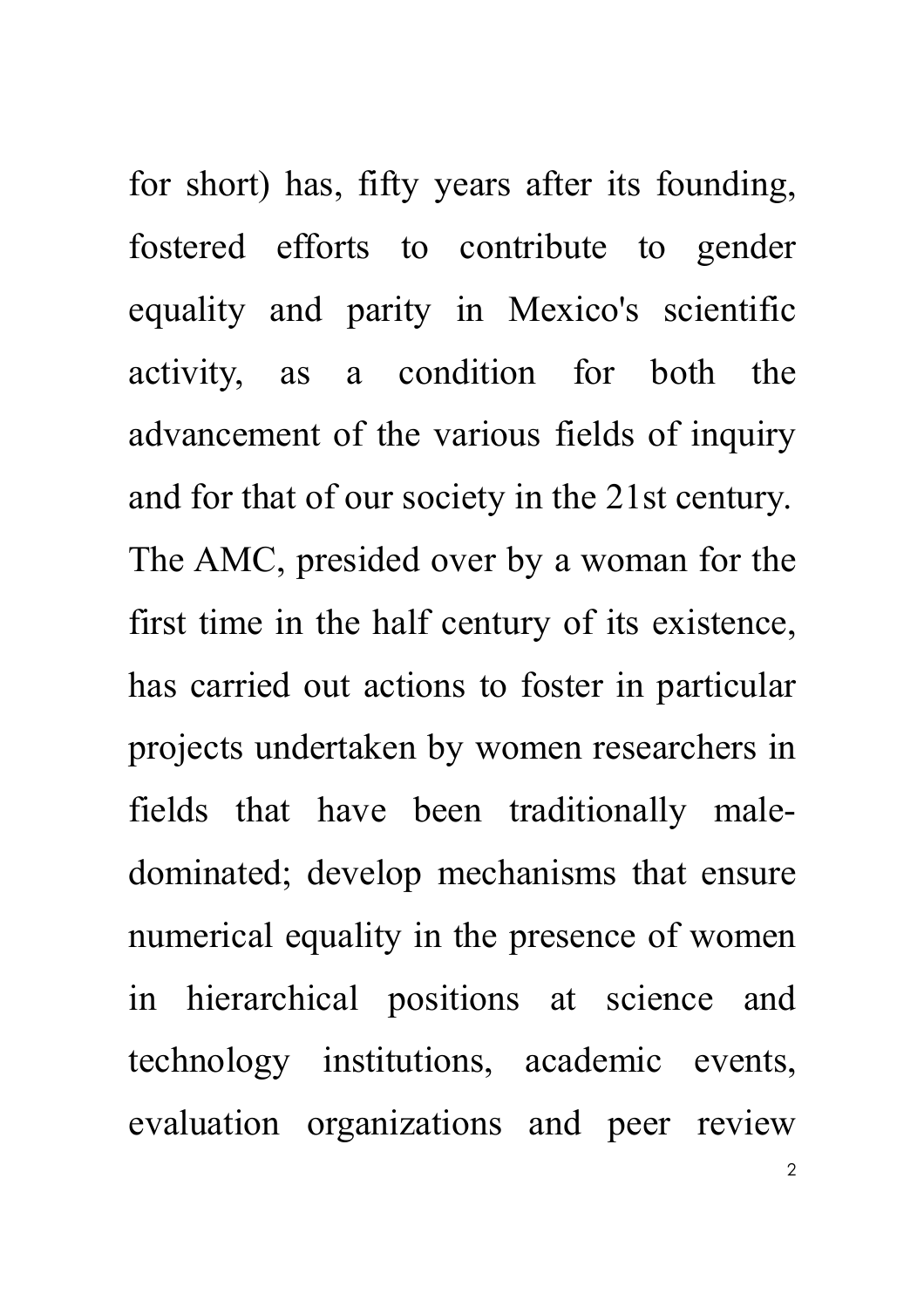panels; promote the analysis of the organization of scientific work and equal opportunities and possibilities for both genders; and succeed in having science and technology institutions provide services that favor the permanency and development of its women researchers, such as child day-care, among others.

It is currently of special importance for our organization to undertake continuous public information and awareness campaigns with three basic goals: (a) to publicize the contributions to science by noted Mexican women; (b) to revert gender stereotypes that make invisible or distort the intellectual and academic abilities of women; and (c)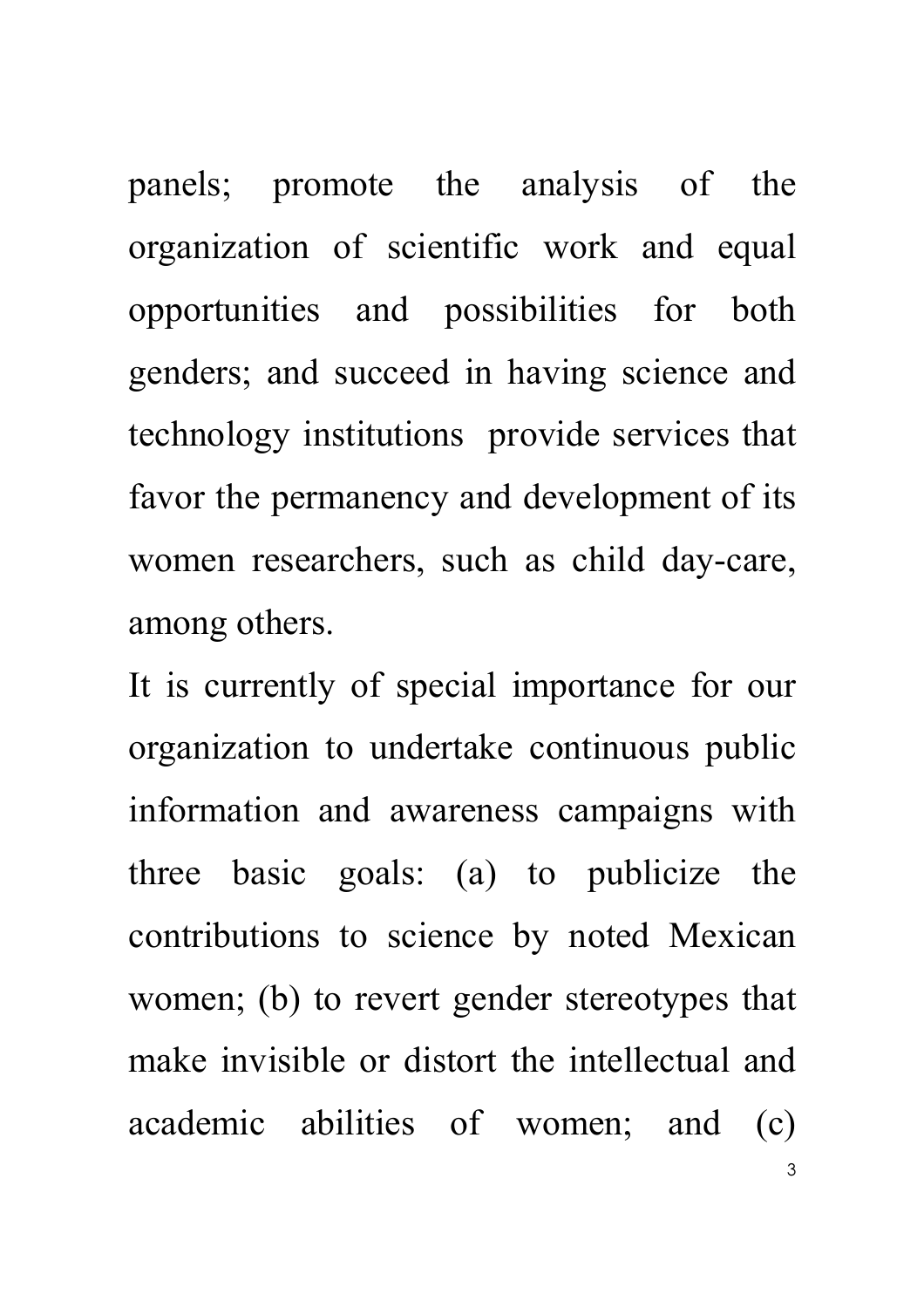motivate and sensitize girls and young women towards scientific knowledge and careers in the sciences as an option for their personal development and realization.

To accept and recognize the existence of inequality, investigate its causes, measure its socioeconomic impact and take the necessary actions to resolve it means to enrich science using its own creativity and to improve the quality of life of people, taking into account the needs of all, male and female. It is, in this sense, to adopt a new outlook on society and on science.

The AMC also believes it is necessary to undertake the analysis of teaching materials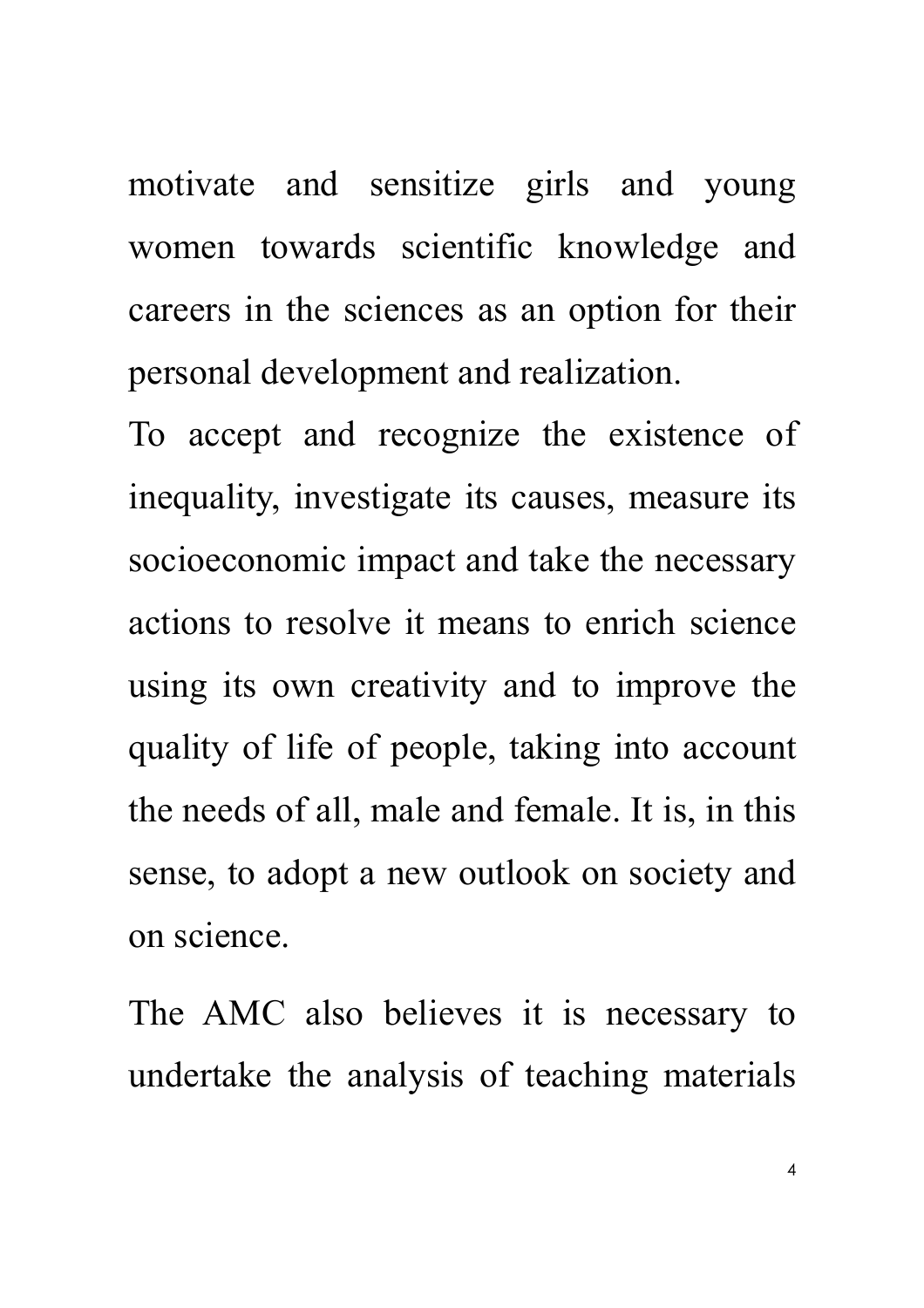and educational textbooks to prevent, detect and eradicate the establishment of sex-based stereotypes in school; to design and implement distance learning programs with a gender perspective, focused towards subjects of special interest to women; foster the commitment of all States in the continent towards the establishment of science and technology programs with a gender perspective; and ensure that all national and regional scientific information systems generate relevant indicators and data bases regarding the differentiated participation of men and women in science and technology.

Another matter of equal priority is the analysis of the insufficient feminine presence

5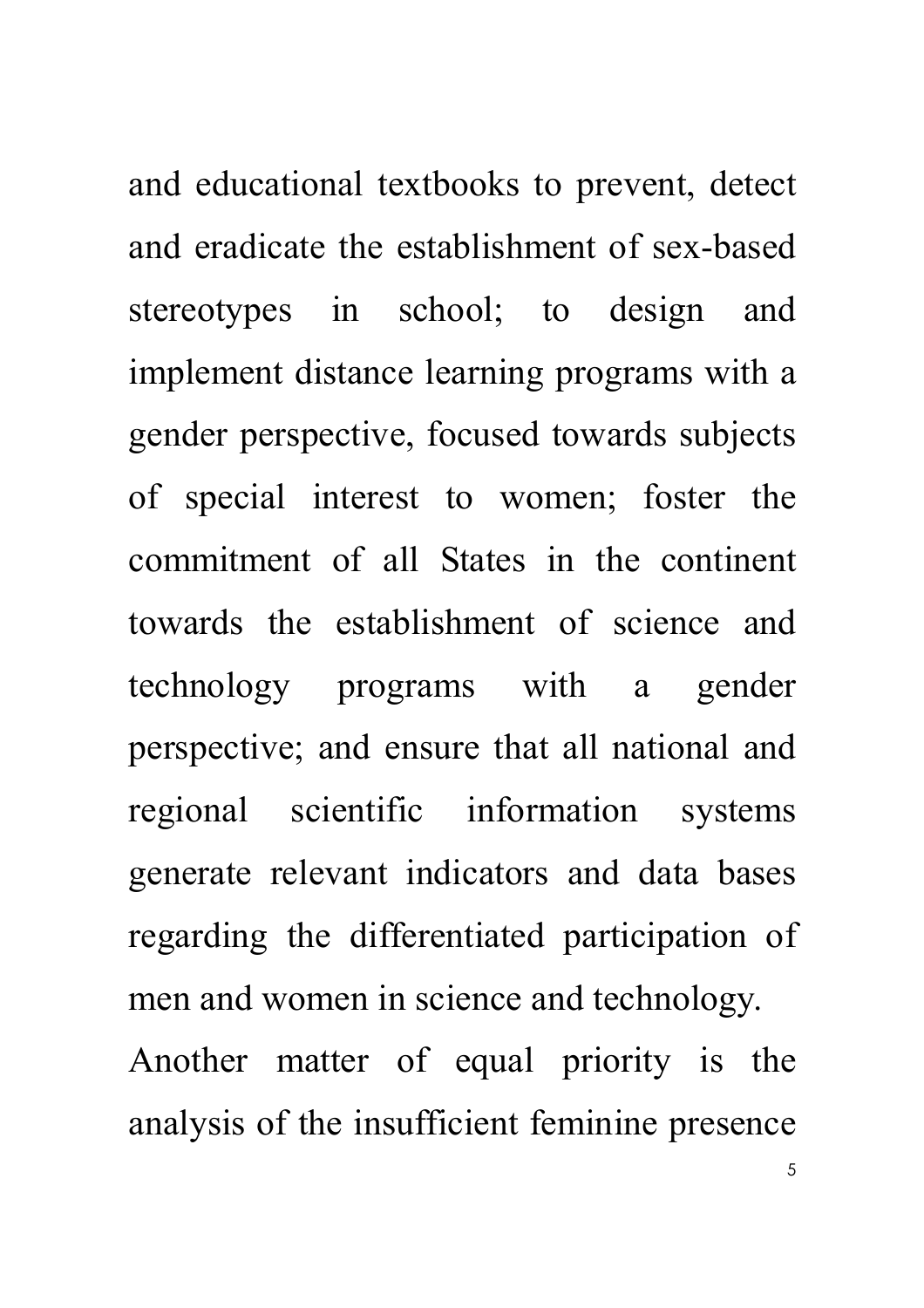in the sciences, especially the exact sciences, and the scarce recognition of contributions made by women in these fields. To this end, it is necessary to study possible means for the inclusion of women, both in the academies and in the government agencies related to the development of science and technology.

Finally, to develop the capacity of the AMC in driving gender equality, and to enhance its leading role in the inclusion and appraisal of women in Mexican science, its relations with government and its interaction with the media, education and the general public must become closer, and its active participation with international organizations must be enhanced.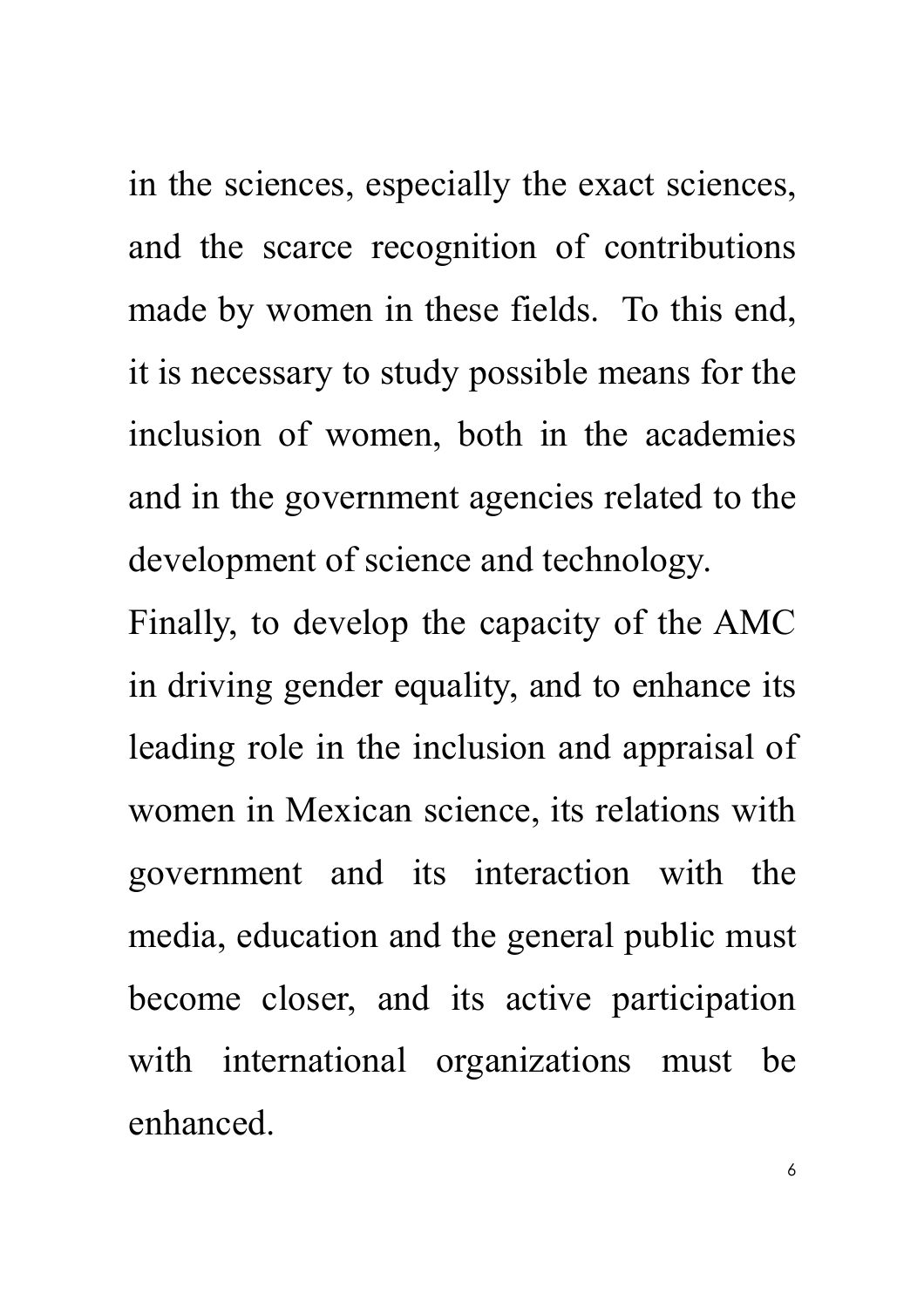Government policies on research and development have not considered up to now the specific needs of women in this sphere. But if an improvement in the scientific and technological development of the country is in fact desired, an important part of the challenge is to take measures to face feminine underrepresentation and generate a balance between the sexes in the realm of research.

The place that women in science currently occupy poses several questions on which to reflect. One of the most significant would be perhaps the one regarding the insufficiency of feminine presence in the so-called "hard" sciences to which I already have alluded. The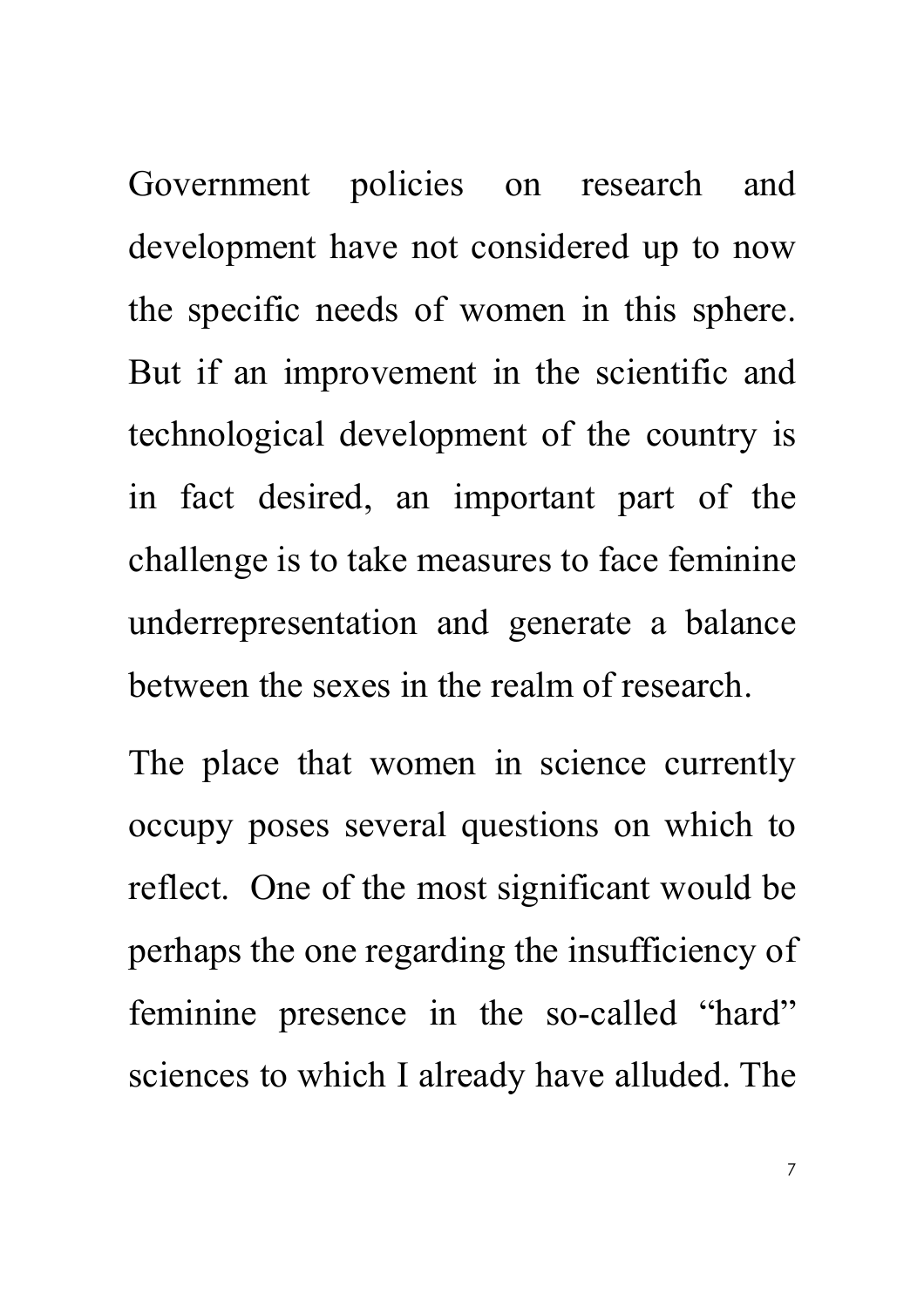problem has its origin in the socialization and education that take place from infancy, and that translate into mechanisms of vocational orientation.

As a consequence, during youth there arise difficulties for access, permanency and development in the academic preparation of women. Even though women equal or exceed the masculine enrollment in various areas of higher education in our country, many of them abandon the professional scientific career at some stage, and thus women investigators valuable to Mexican science are lost. As is the case in the country's institutions of higher education, public and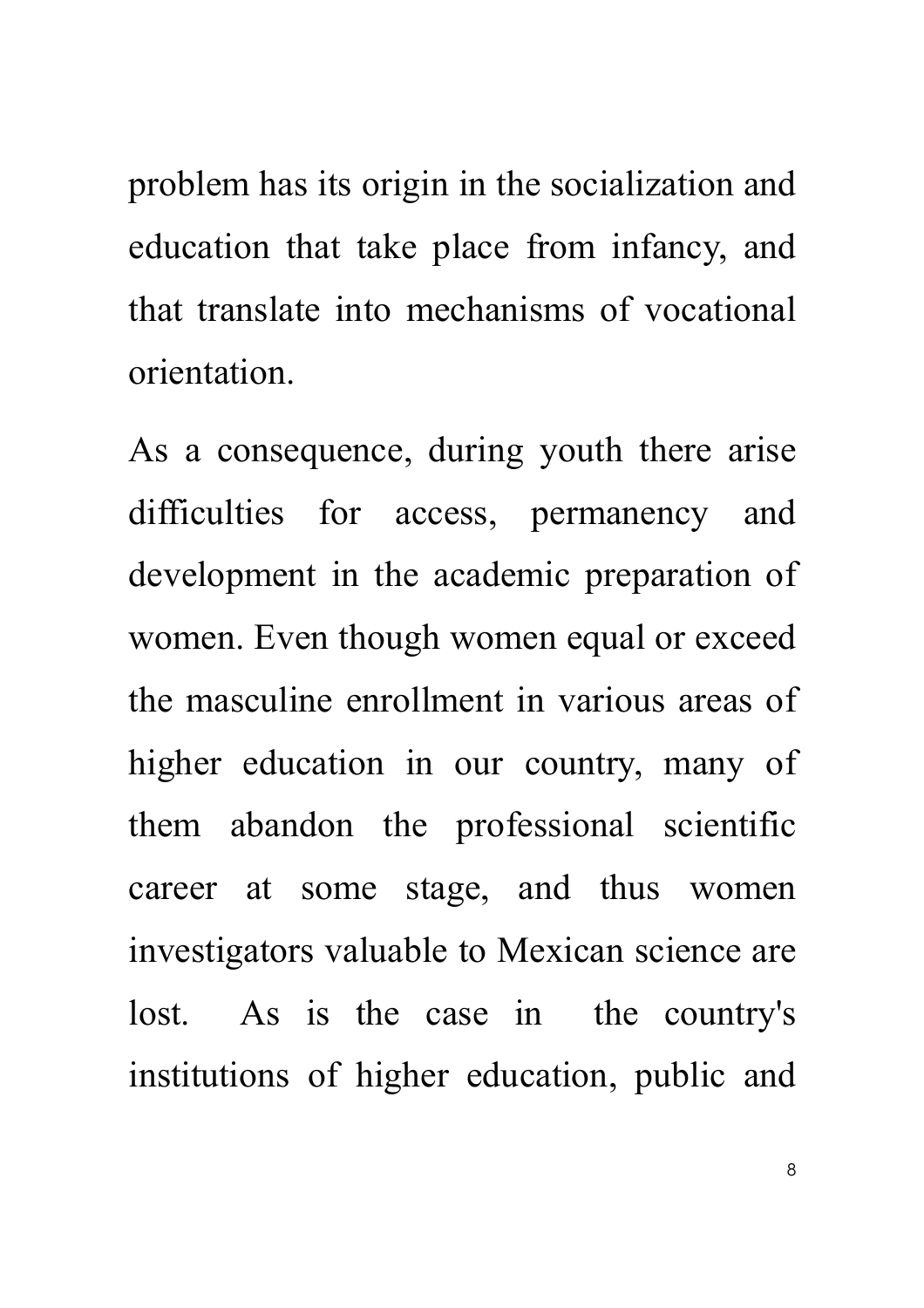private entities employing scientists lack programs or plans to reconcile the personal, family, professional and work lives of women in order to attain equality between both sexes. The double burden women bear and the multiplicity of roles that are required of us to overcome the obstacles that hinder our academic development are simply ignored. The enormous feminine contribution to human knowledge does not seem to have been assimilated. Even less recognition is given to the construction and transcendence of feminism, a philosophy that has allowed the world, since the twentieth century, to open its eyes to all branches and specialties with a new perspective, destined to bring

9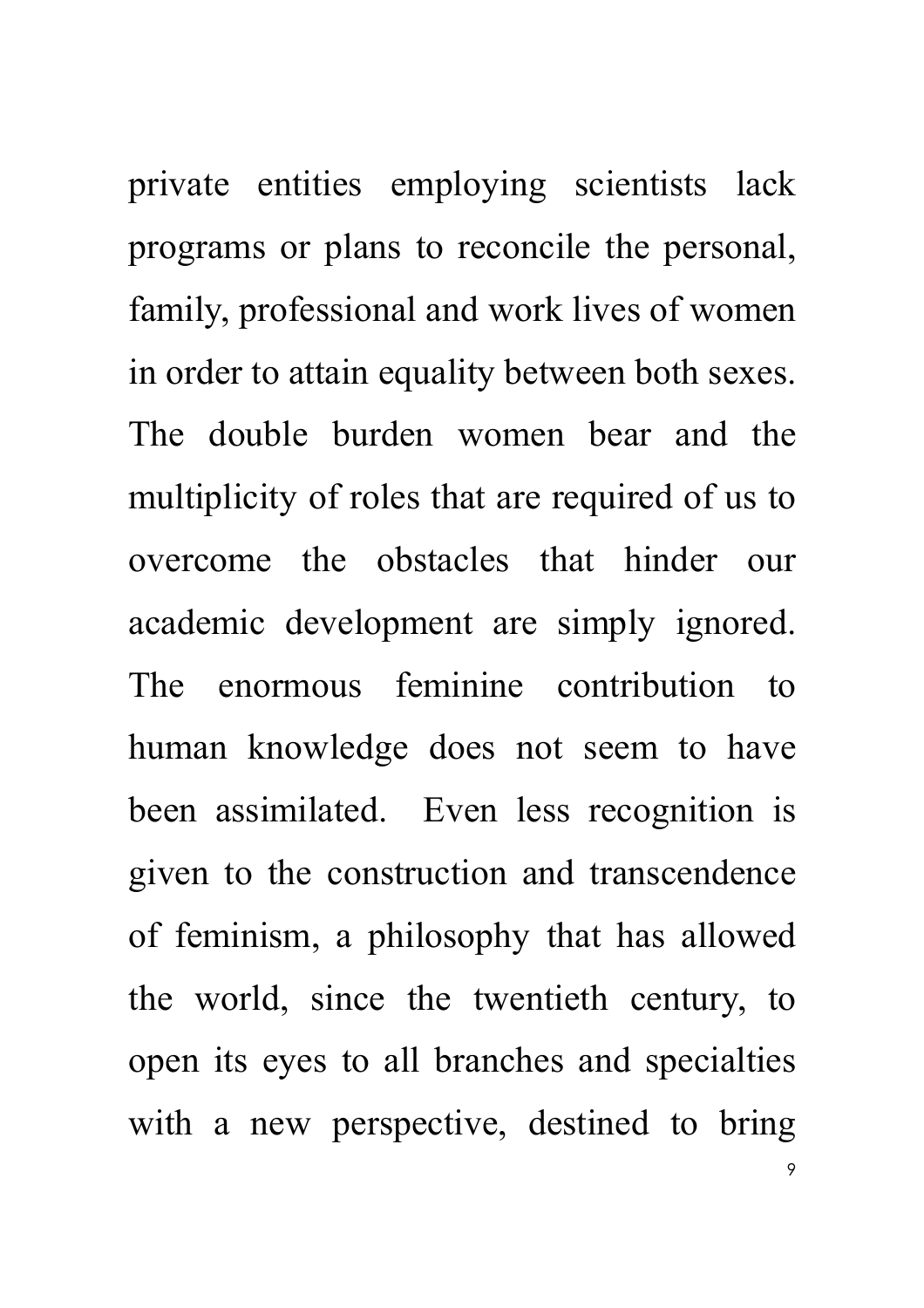about revolutionary changes not only in knowledge, but also in the way knowledge is created, developed, applied and transmitted.

Thus, it is imperative to bring about a modernization in Mexico that allows the implementation of scientific, educational and labor policies that have a gender perspective and, on its part, the AMC has assumed an ethical and co-responsible role.

Overall, the idea is to propose innovative academic, political and funding criteria that, when put in practice, guarantee equality between men and women in scientific activity.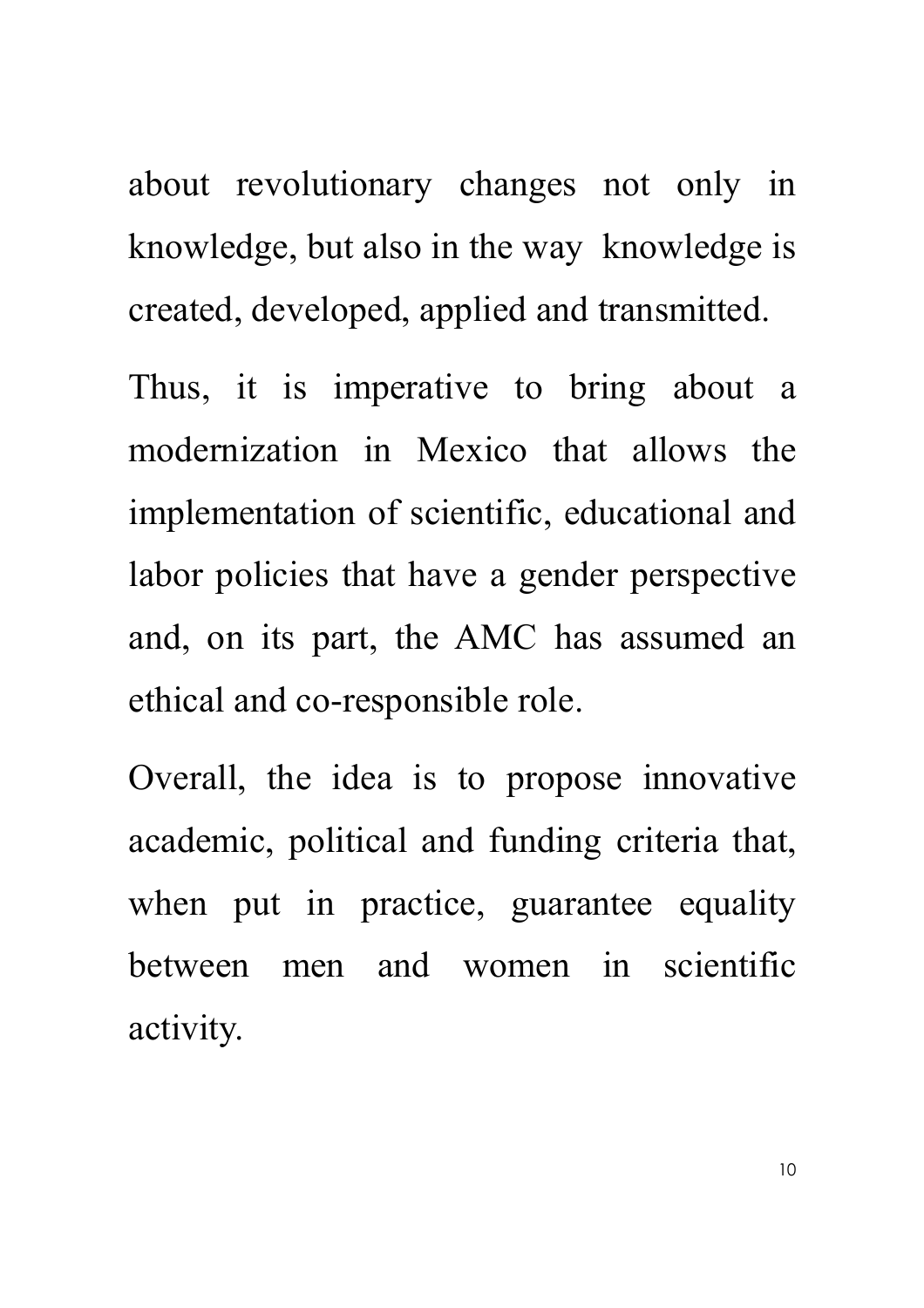A reflection of Mexico's iniquity is the fact that from more of 2000 AMC's members, only 22.4 % are women. At present, women represent 13.86% of the 1046 members dedicated to Exact Sciences; 25.82 of the 697 working on Natural Sciences, and 40.24% from those dedicated to Social Sciences and Humanities.

11 This disparity is present in other Academies around the world too. At the London Royal Society, from 1327 members, around 5% are women; the United States National Academy of Sciences serves to 2006 members and only 7% are women; in Brasil, from 694 Academy of Sciences members, 11.4% are women; at the Chilean Academy of Sciences, they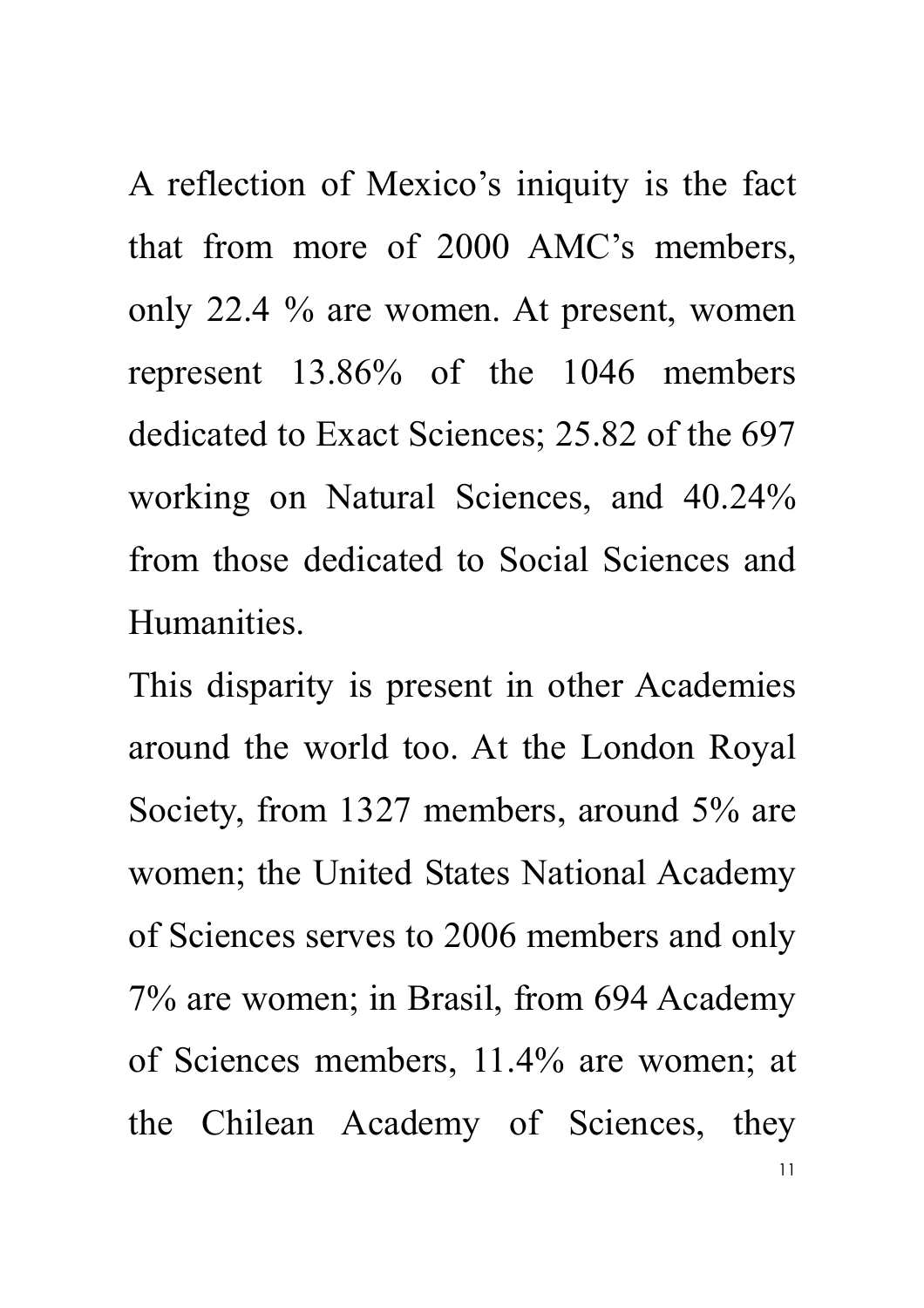represent 10%; at the Science Council of Japan, 20.5%, and at the Spain Royal Academy of Exact, Physics and Natural Sciences, 3.7%.

This has to do, certainly, with the fraction of academic women who have the conditions to work in scientific research. In the regional comparative Report of the UNESCO Iberoamerican Project on Science, Technology and Gender (GENTEC– UNESCO) for the year 2004, it is shown that of the total of doctoral graduates, the percentage of women that obtain the doctoral degree is greater. In spite of that, the number of women who enter the workforce as investigators in the various fields of

12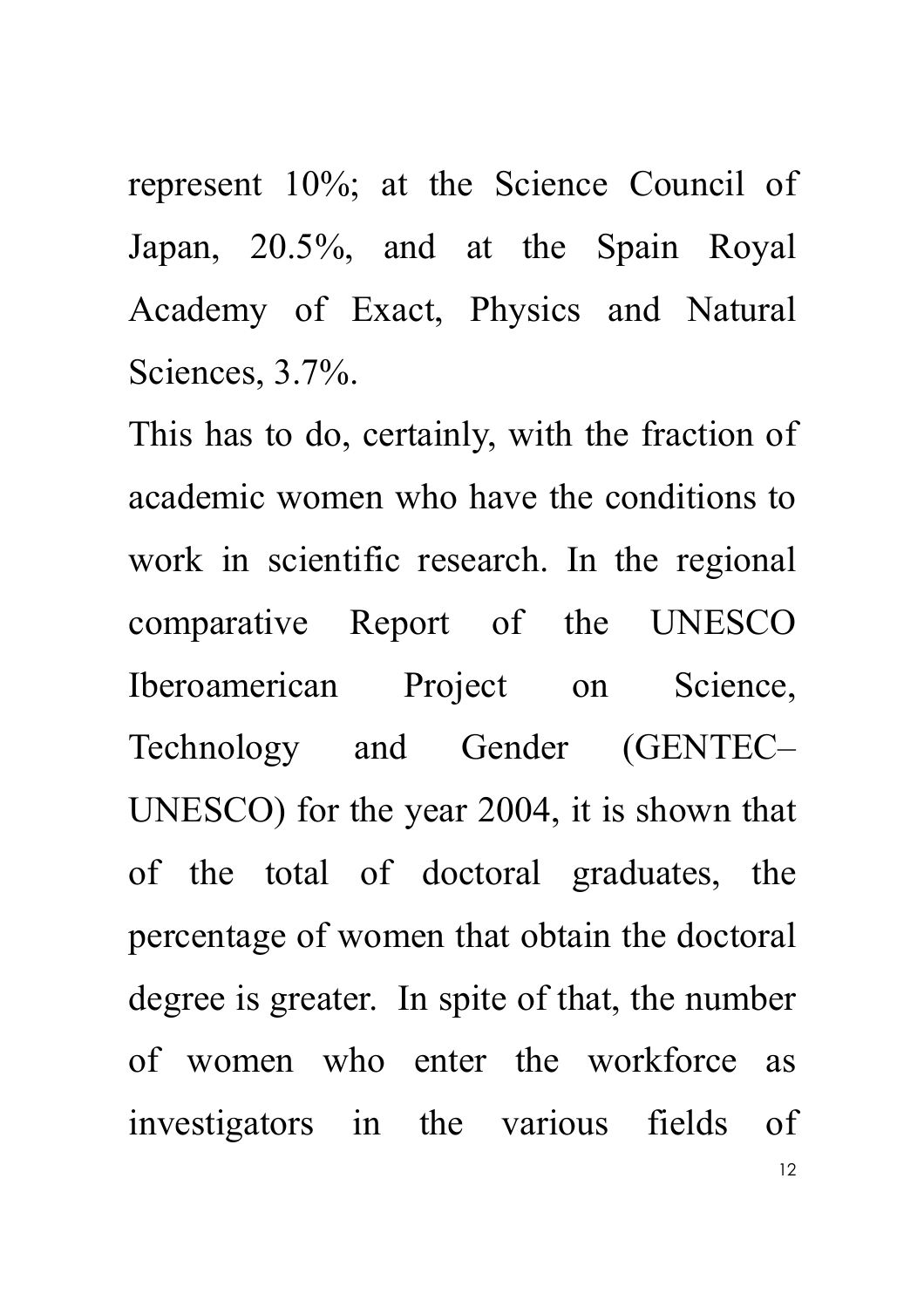knowledge is lower. In Argentina, Brazil, Spain and Mexico, the average of doctoral women graduates is approximately 55.6%, but those who work in research areas constitute an average of 36.4%, with Mexico being the country with the lowest percentage of women doctors that work in the scientific sector as researchers.

Considering this trend, while it is true that attempts are made to favor the incorporation of women into scientific production, it is necessary to increase the number of programs that aid in fighting the factors influencing gender inequality. For this reason, the AMC, L'Oréal-Mexico and the Mexican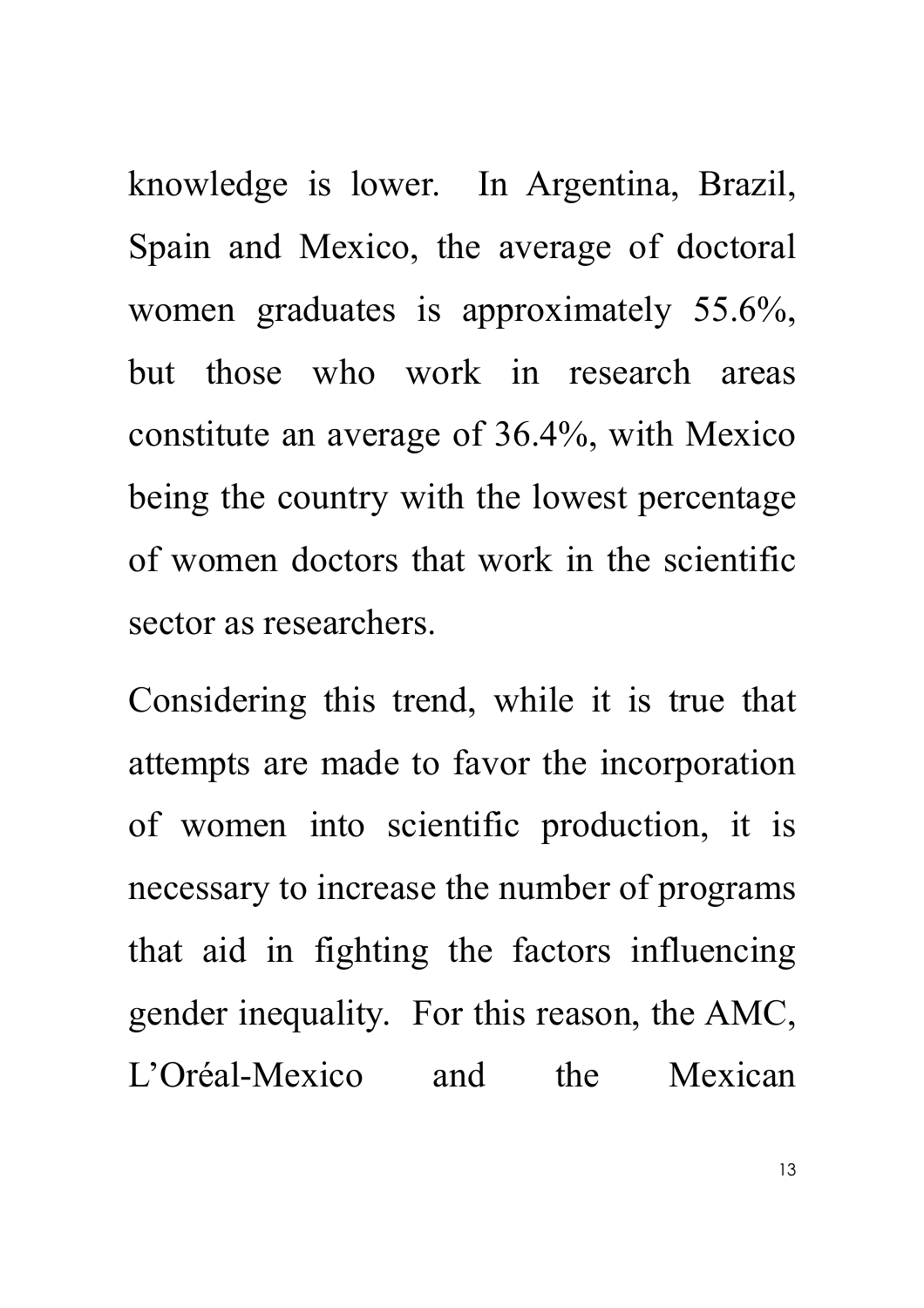Commission for Cooperation with UNESCO created in 2007 prizes consisting in fellowships for four Mexican women doctors every year. In addition, the Academy is currently working on the establishment of a new prize for women, similar to the aforementioned, but focused on the Humanities, which shall be awarded together with the Institute of Science and Technology of the Mexico City Government.

Another program to favor recognition of their scientific work has consisted in increasing the maximum age up to which women can aspire to the prizes the AMC awards. Thus, for the Prizes for Research in the areas of Exact Sciences, Natural Sciences, Humanities,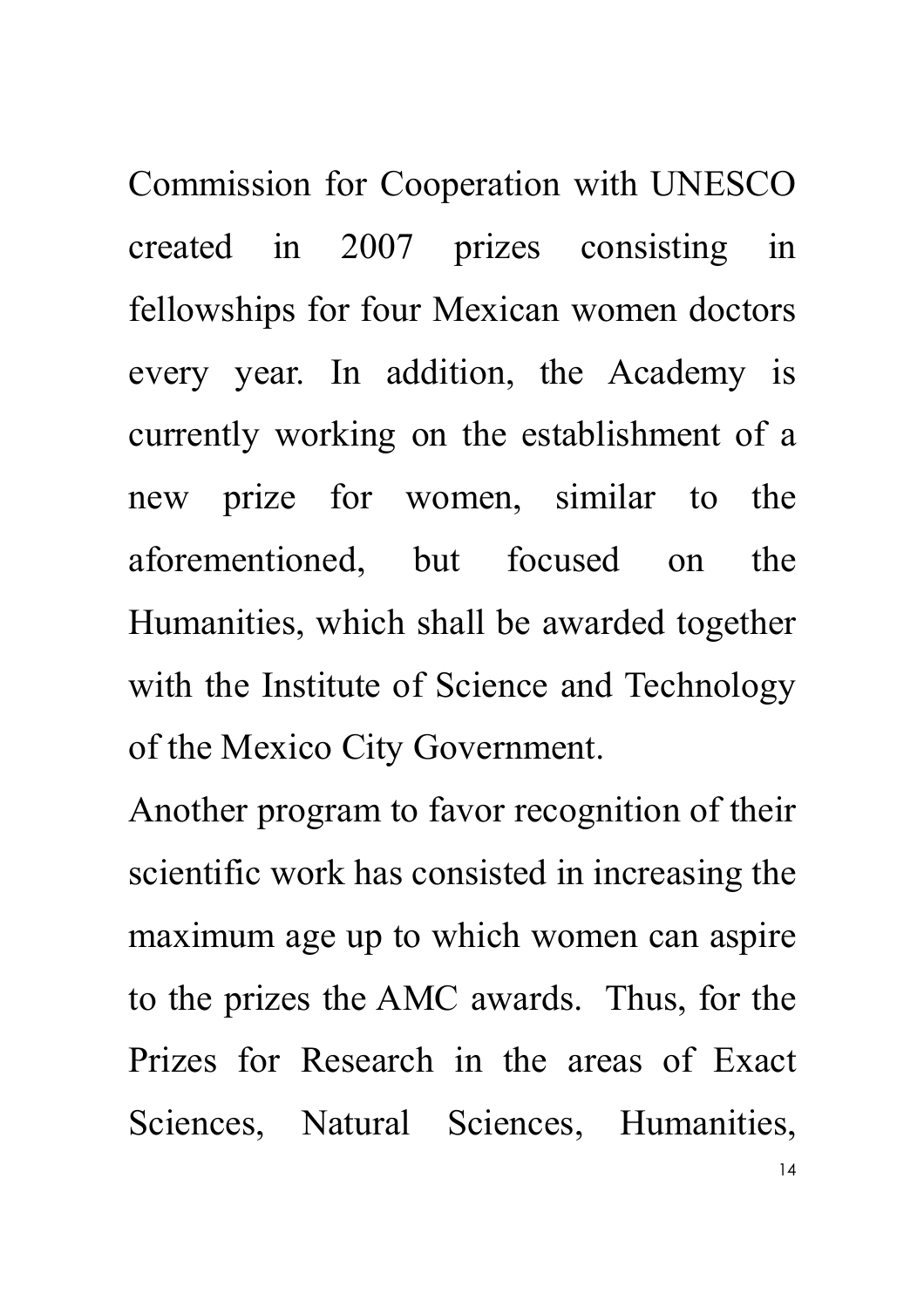Social Sciences, and Engineering and Technology, the age limit is 40 years for men and 43 years for women. For the Prizes to the best doctoral theses in Social Sciences and Humanities, the maximum age is 38 years for men and 40 for women. For the Weizmann Prizes to the best doctoral theses in Exact Sciences, Natural Sciences, and Engineering and Technology the maximum age is 35 years for men and 38 for women. As for the previously cited LÓreal Prizes to Women in Science, the age limit for candidates is increased, starting in 2010, from 38 to 40 years.

15 A sample that attests to the resolute drive for the search of strategies in favor of gender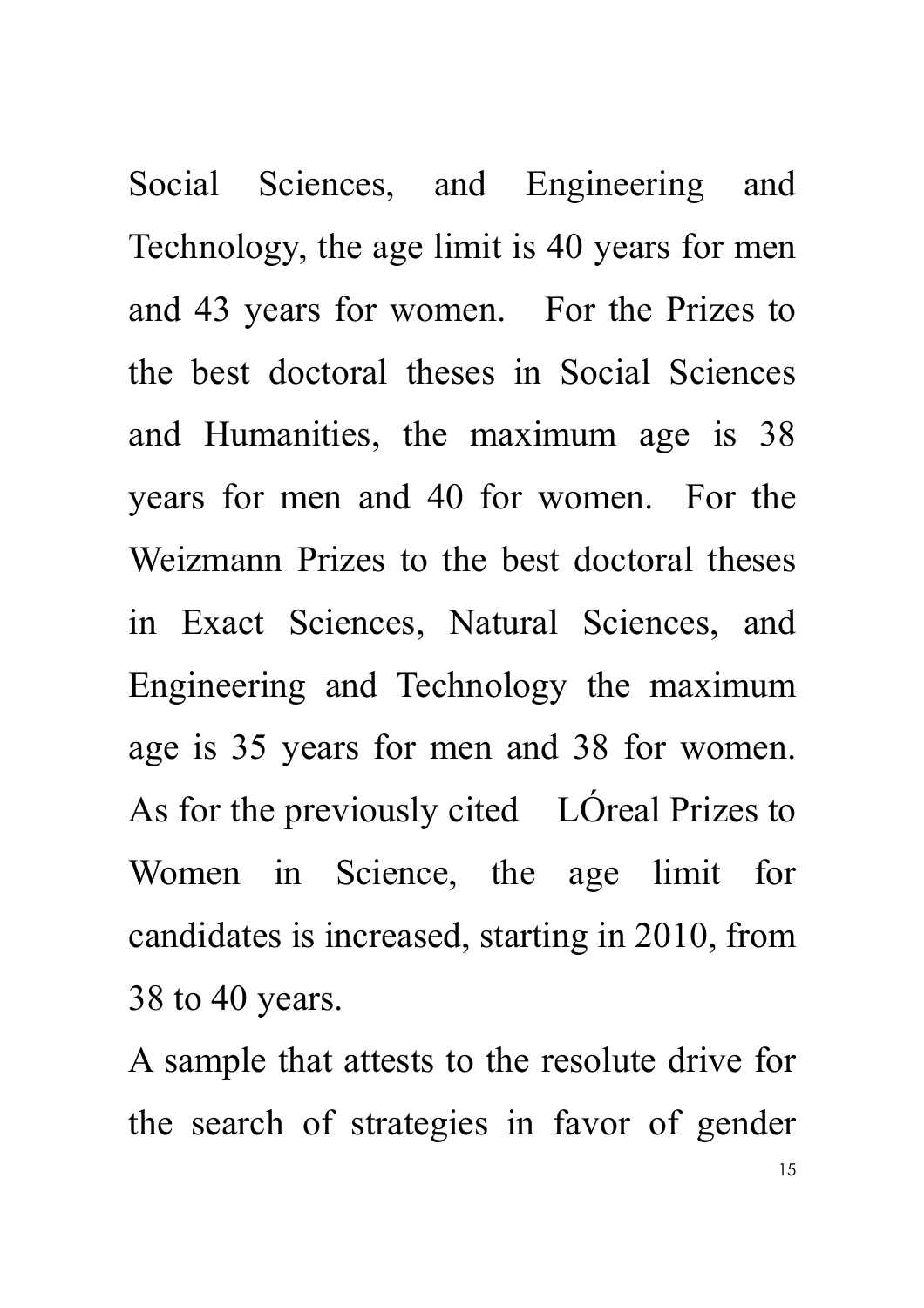equality was the Symposium of the Interamerican Network of Academies of Sciences (IANAS), with the theme of women in science, organized by our Academy in April of 2009. The symposium was organized thanks to the support of the InterAcademy Panel on International Issues (IAP), Mexico's National Council of Science and Technology, and the Regional Office for Latin America and the Caribbean of the International Council for Science (ICSU-LAC).

With the understanding that the low regional representation of women in science and engineering constitutes an obstacle to the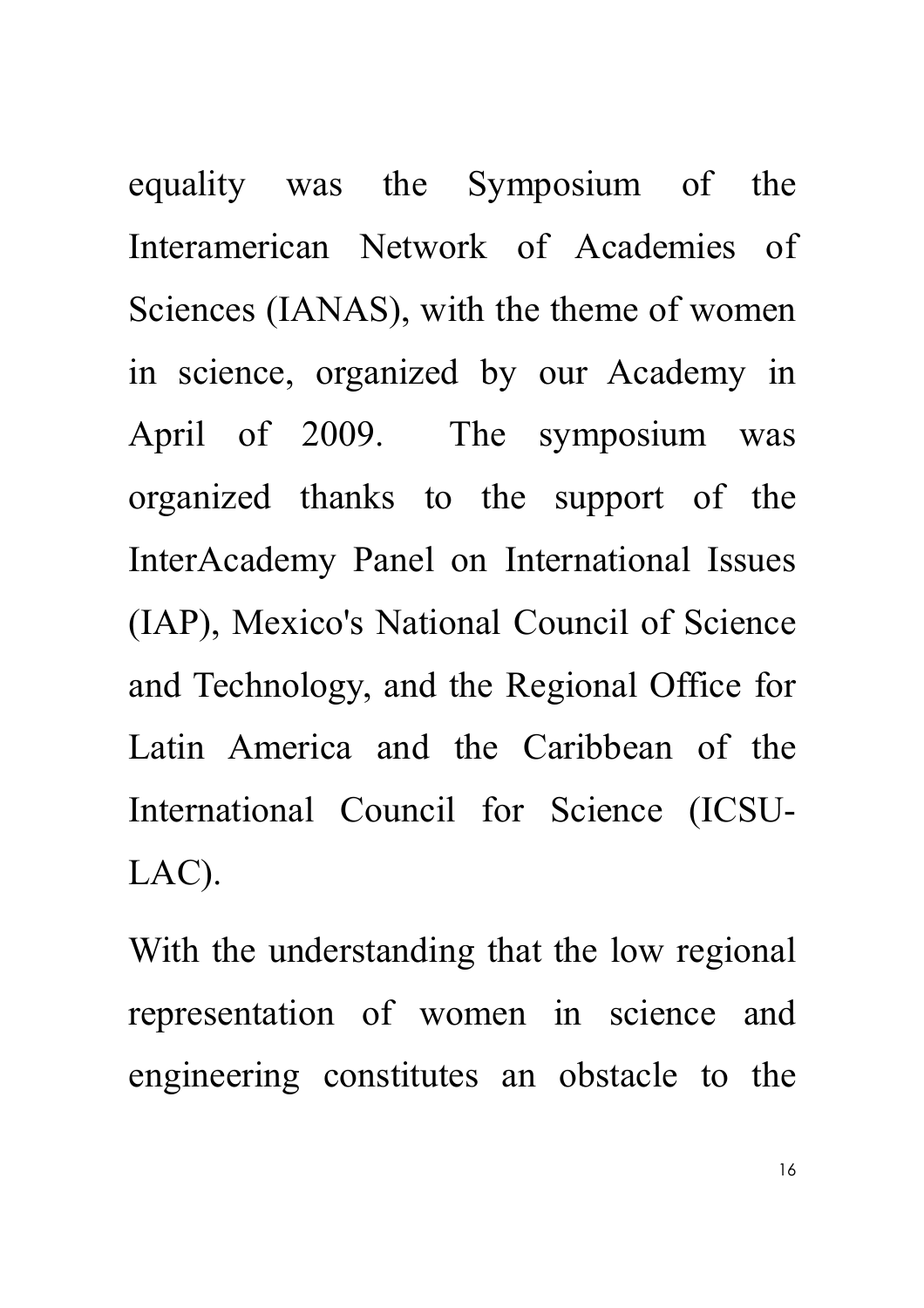regional development of capabilities in science and technology, the discussions at the symposium focused on the analysis —from a regional point of view— of the political, legislative and cultural factors that limit and/or foster access for women to science and technology. Successful experiences that have favored gender equality in research and development were also presented, and a document containing a set of actions and recommendations was prepared, which is directed at the Academies of Sciences and Engineering in the region, and which points out the gender inclusion and trend in the Americas.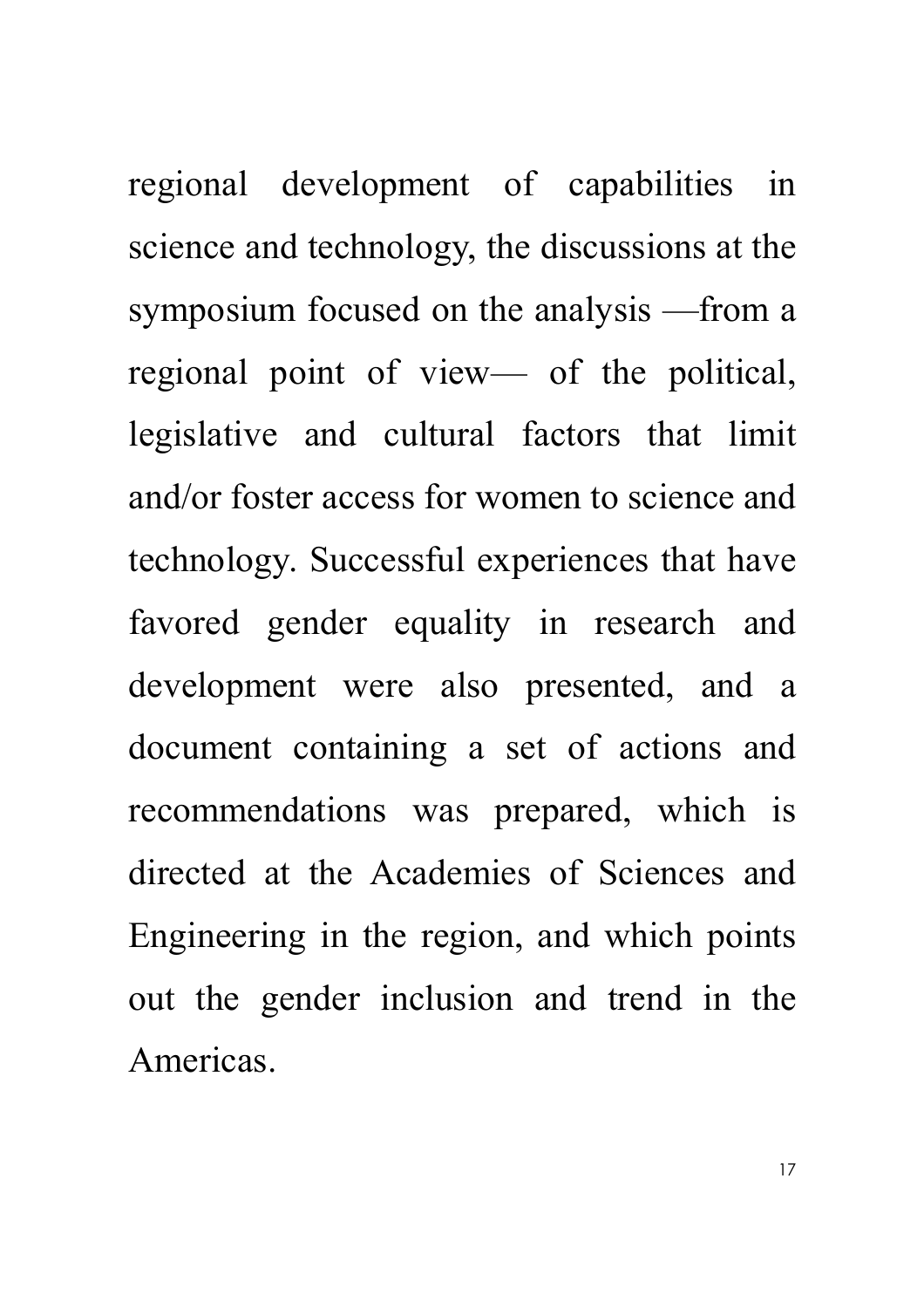It is important to repeat here the recommendations issued at that time to promote affirmative actions that pertain to the Academies of Sciences of the continent:

- Incorporate the gender issue as a priority in their agenda.
- Foster relations with the Third World Organization for Women in Science (TWOWS), the Gender Advisory Board (GAB) of the United Nations Commission on Science and Technology for Development, and other organizations related to gender, science and technology.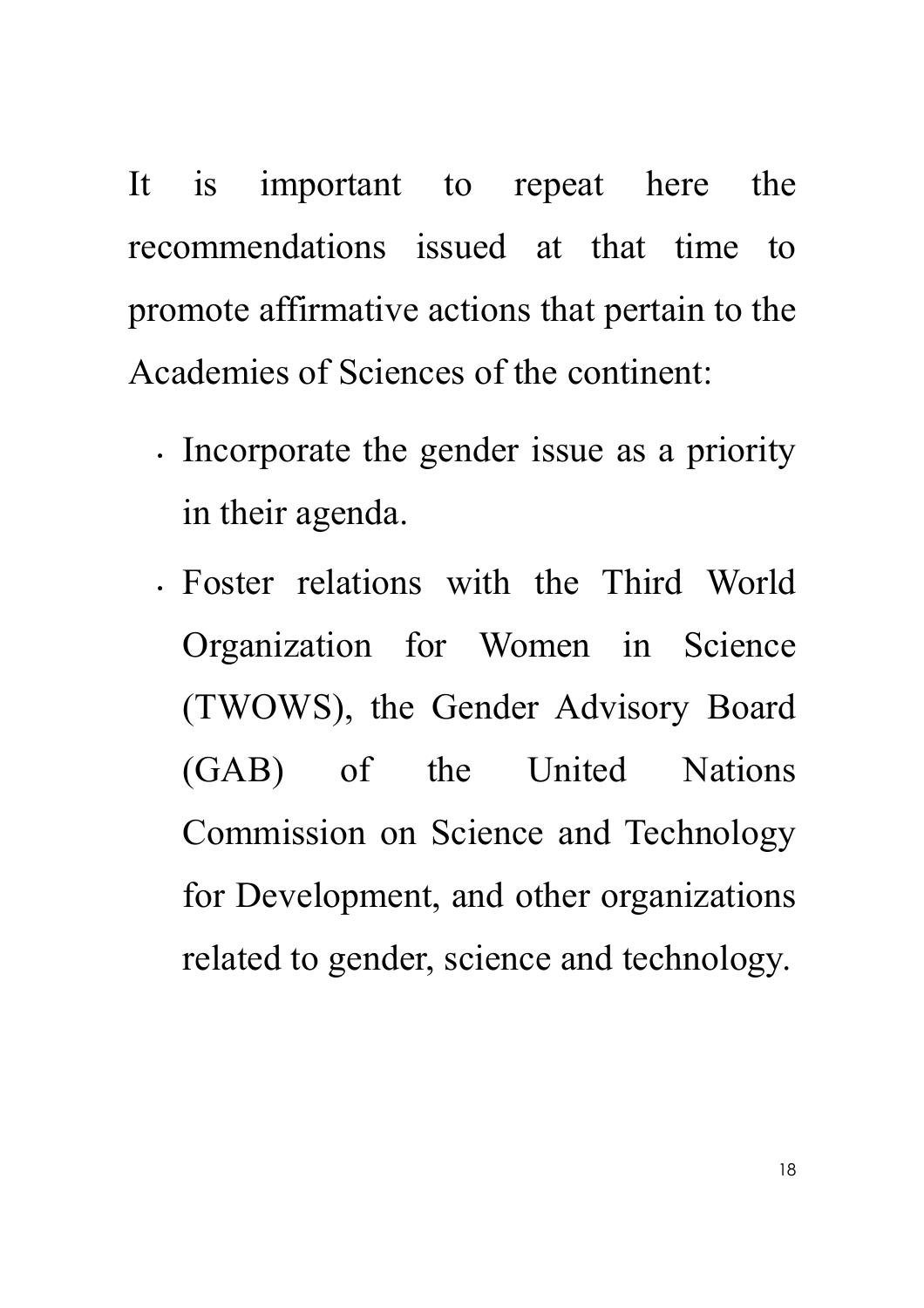- Pursue the presence of women in advisory and evaluation committees for the awarding of prizes.
- Create prizes for women in science, especially for those involved in education.
- Establish prizes or fellowships so that young women scientists develop research.
- Demand that national funding agencies include women in their decision-making committees, and that they support conferences that include a representative number of women in their organizing committees and panels of speakers.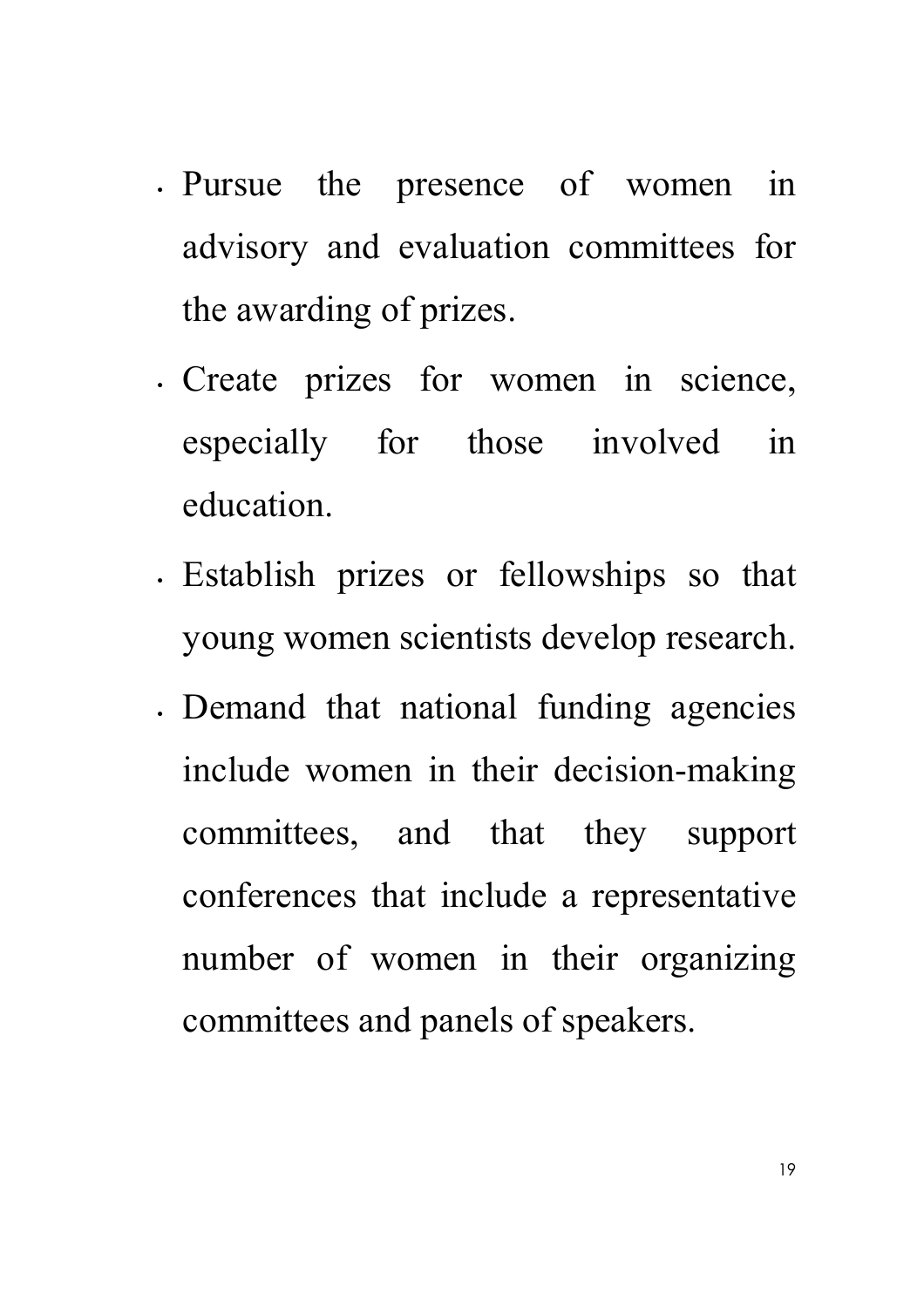- Promote abilities for the transforming leadership of young women scientists.
- Require that national funding agencies and governments grant maternity leave to women students in masters and doctoral programs, as well as post-doctoral fellowships. Demand that they take into account, for promotions, evaluation and renewal of economic incentives, the time that women are absent due to maternity or care-giving for the elderly. In summary, to extend these periods to compensate for such activities.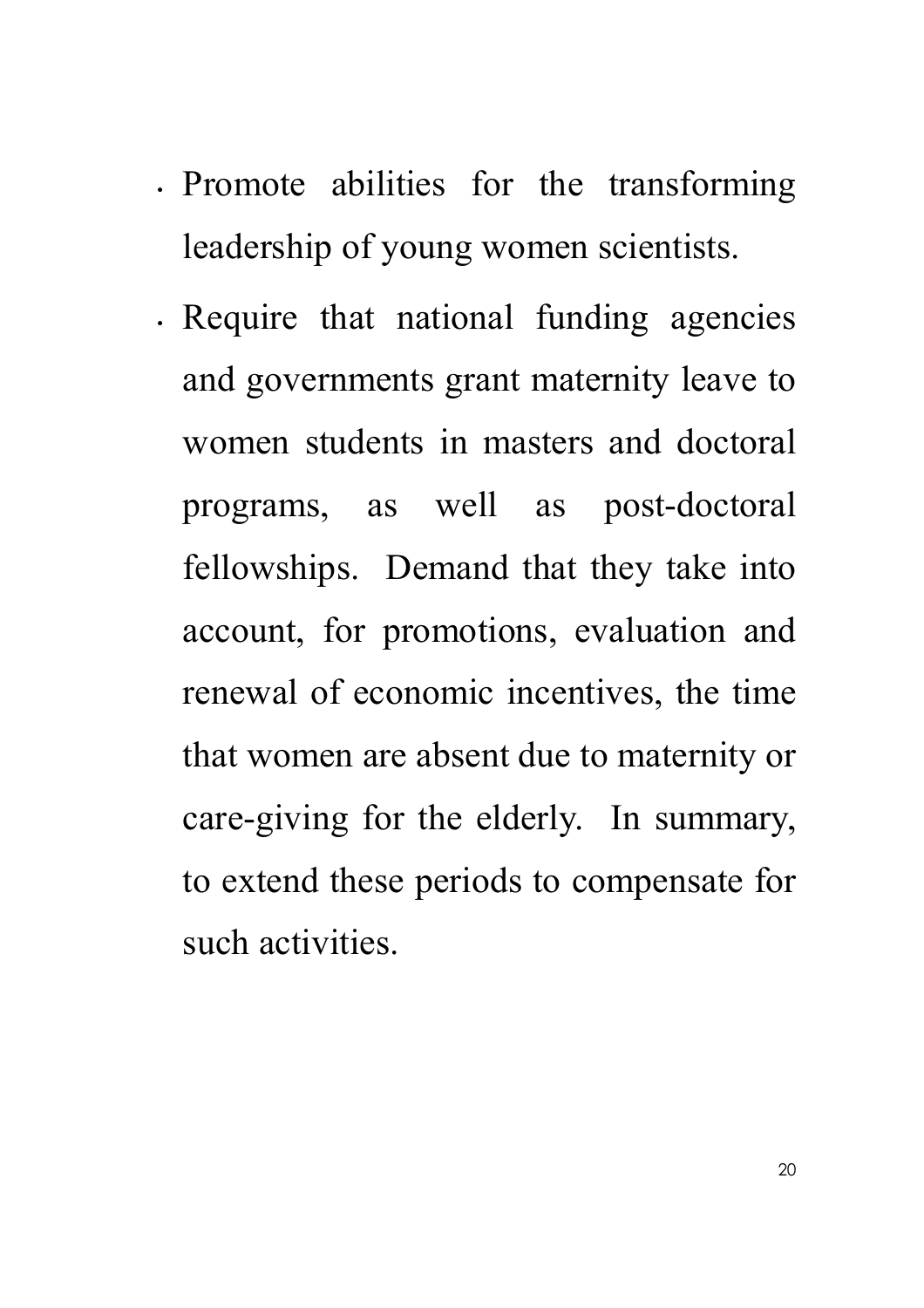- Foster the participation of women scientists who are active in gender studies.
- Promote transparency in the processes of admission to the academies.
- Incorporate on-line teaching materials that promote gender equality.
- Promote a campaign that eliminates the stereotype of male domination in science.
- Prepare books, materials and documents, or facilitate on-line access to biographies of prestigious and exemplary women scientitsts.